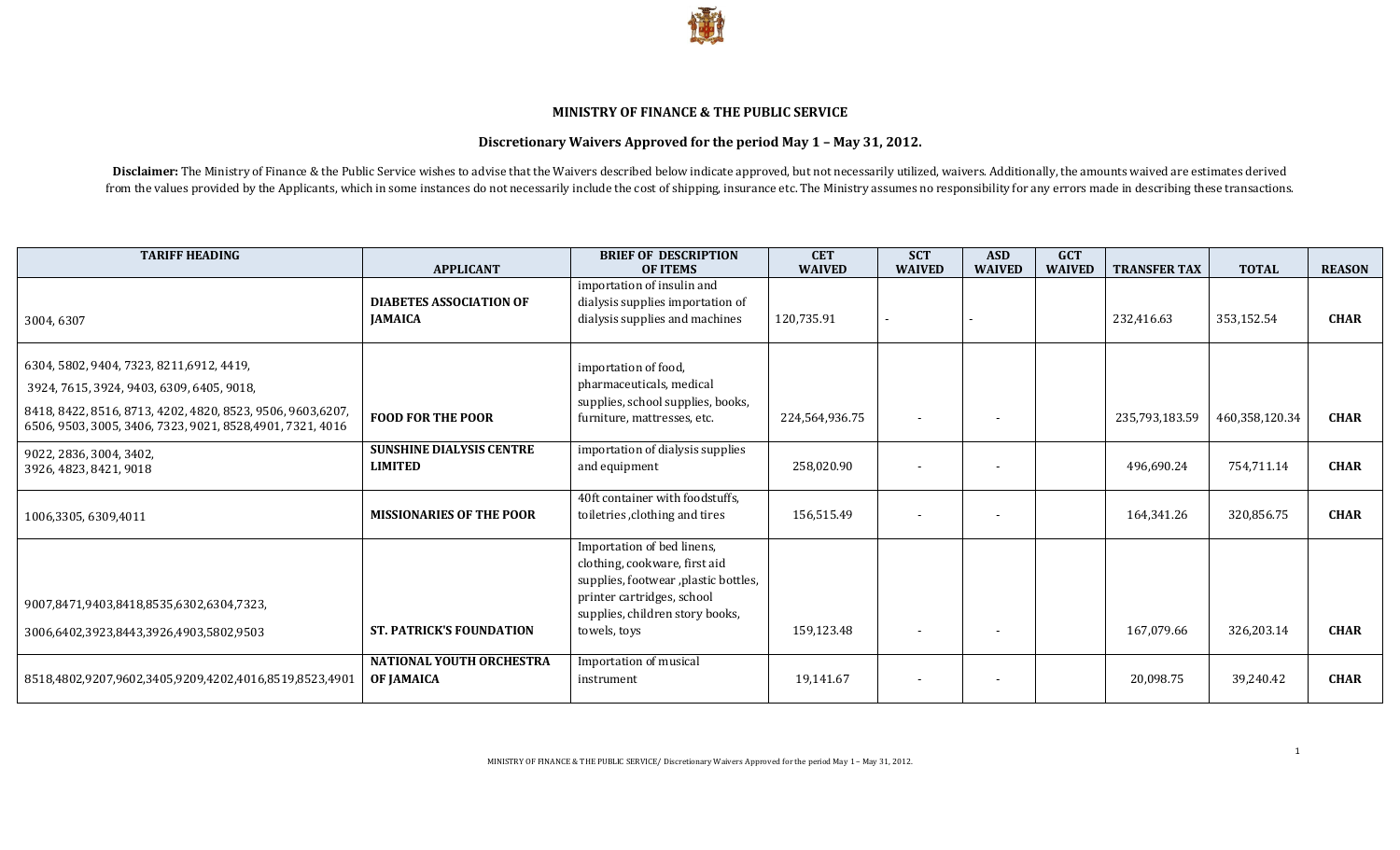

| <b>TARIFF HEADING</b>     | <b>APPLICANT</b>                                                           | <b>BRIEF OF DESCRIPTION</b><br><b>OF ITEMS</b>                                                                                                                                                   | <b>CET</b><br><b>WAIVED</b> | <b>SCT</b><br><b>WAIVED</b> | <b>ASD</b><br><b>WAIVED</b> | <b>GCT</b><br><b>WAIVED</b> | <b>TRANSFER TAX</b> | <b>TOTAL</b> | <b>REASON</b> |
|---------------------------|----------------------------------------------------------------------------|--------------------------------------------------------------------------------------------------------------------------------------------------------------------------------------------------|-----------------------------|-----------------------------|-----------------------------|-----------------------------|---------------------|--------------|---------------|
| 9898                      | PETERFIELD BAPTIST CHURCH                                                  | Importation of seven (7) barrels<br>and one (1) package with<br>computers and accessories,<br>printer, new and used clothing,<br>food school supplies and diapers                                | 43,915.00                   |                             |                             |                             | 46,110.75           | 90,025.75    | <b>CHAR</b>   |
| 9898                      | PETERFIELD WESLEYAN<br><b>HOLINESS CHURCH</b>                              | Importation of five (5) barrels<br>with new and used clothing, food,<br>school supplies and adult diapers                                                                                        | 28,105.60                   | $\overline{\phantom{a}}$    |                             |                             | 29,510.88           | 57,616.48    | <b>CHAR</b>   |
| 8518, 8528, 8543,<br>9206 | KING'S GATE UNITED CHURCH                                                  | Importation of audio and musical<br>equipment                                                                                                                                                    | 104,355.74                  |                             |                             |                             | 109,573.53          | 213,929.27   | <b>CHAR</b>   |
| 1401                      | <b>JAMAICA SOCIETY FOR THE</b><br><b>BLIND</b>                             | Importation of canes and other<br>items                                                                                                                                                          | 25,707.84                   |                             |                             |                             | 26,993.23           | 52,701.07    | <b>CHAR</b>   |
| 9898                      | THE APOSTOLIC CHURCH OF<br><b>JAMAICA</b>                                  | Importation of five (5) barrels<br>containing food, school supplies,<br>foot wear, clothing and other<br>essetial items                                                                          | 17,570.00                   |                             |                             |                             | 18,448.50           | 36,018.50    | <b>CHAR</b>   |
|                           | <b>ADVENTIST DEVELOPMENT AND</b><br><b>RELIEF AGENCY</b>                   | purchase of building materials to<br>renovate and build schools in the<br>parish of Portland                                                                                                     | 153,605.66                  |                             |                             |                             | 161,285.95          | 314,891.61   | <b>CHAR</b>   |
| 6306                      | <b>INTERNATIONAL FAITH</b><br><b>CHRISTIAN FELLOWSHIP</b><br><b>CHURCH</b> | Importation of purchase of one<br>tent                                                                                                                                                           | 78,151.13                   | $\blacksquare$              |                             |                             | 82,058.69           | 160,209.82   | <b>CHAR</b>   |
| 9898                      | <b>CARING HANDS SUPPORT AND</b><br><b>RELIEF ORGANIZATION</b>              | Importation of twenty-one (1)<br>barrels, eighteen (18) boxes and<br>one (1) package with tables,<br>furniture, food, clothing<br>household items, chairs school<br>supplies, books and a cooler | 43,915.00                   |                             |                             |                             | 46,110.75           | 90,025.75    | <b>CHAR</b>   |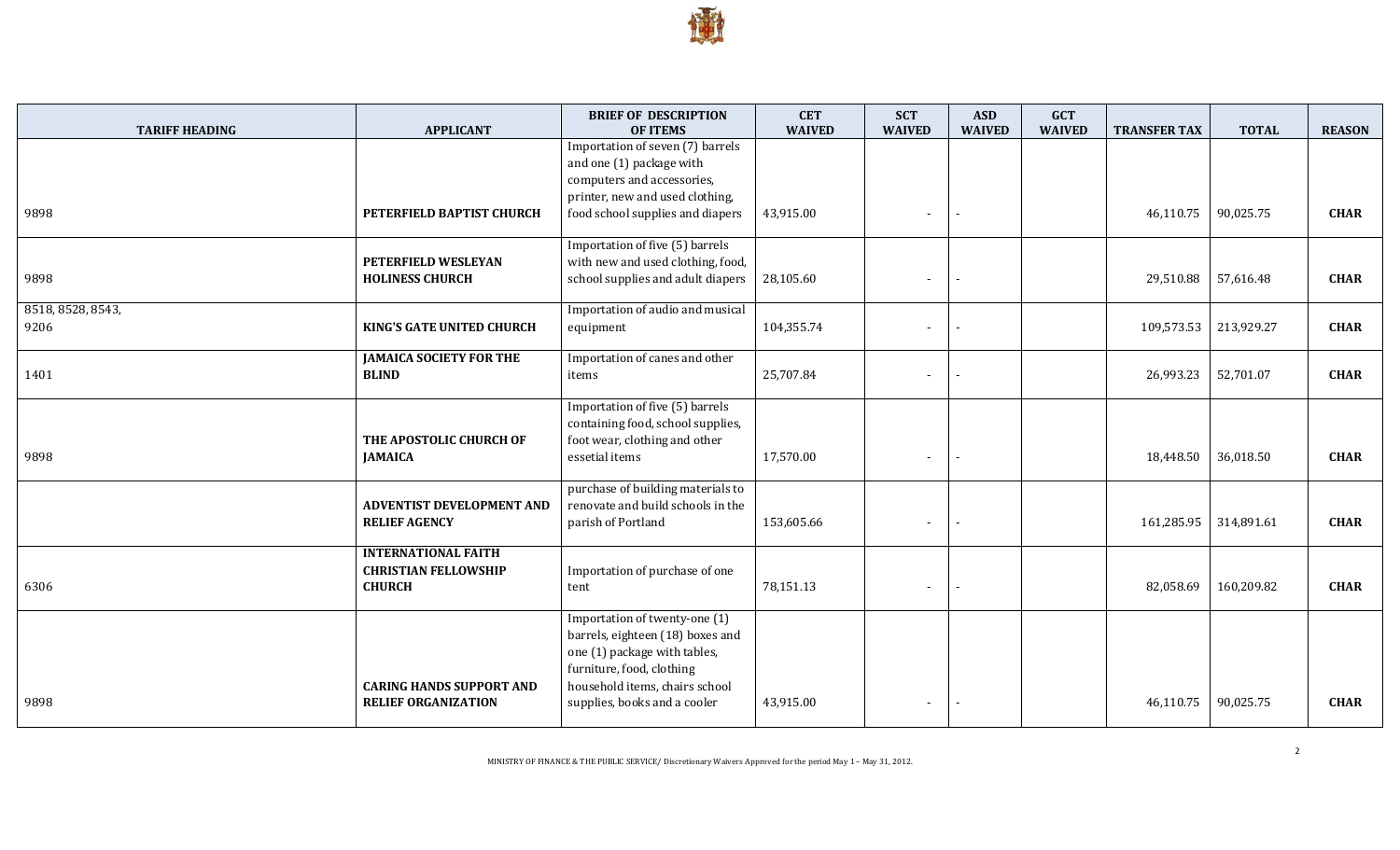

| <b>TARIFF HEADING</b>                                                                                         |                                  |                                                                     |                             |                             |                             |                             |                          |              |               |
|---------------------------------------------------------------------------------------------------------------|----------------------------------|---------------------------------------------------------------------|-----------------------------|-----------------------------|-----------------------------|-----------------------------|--------------------------|--------------|---------------|
|                                                                                                               | <b>APPLICANT</b>                 | <b>BRIEF OF DESCRIPTION</b><br><b>OF ITEMS</b>                      | <b>CET</b><br><b>WAIVED</b> | <b>SCT</b><br><b>WAIVED</b> | <b>ASD</b><br><b>WAIVED</b> | <b>GCT</b><br><b>WAIVED</b> | <b>TRANSFER TAX</b>      | <b>TOTAL</b> | <b>REASON</b> |
|                                                                                                               |                                  | Importation of three (3) barrels                                    |                             |                             |                             |                             |                          |              |               |
|                                                                                                               |                                  | with food, school supplies and art                                  |                             |                             |                             |                             |                          |              |               |
| 9898                                                                                                          | <b>TURN AROUND PROJECTS</b>      | supplies                                                            | 11,366.52                   | $\overline{\phantom{a}}$    |                             |                             | 11,934.85                | 23,301.37    | <b>CHAR</b>   |
|                                                                                                               |                                  | Importation of twenty (20) BMX                                      |                             |                             |                             |                             |                          |              |               |
| 8712, 3926                                                                                                    | <b>ORACABESSA FOUNDATION</b>     | bicycles and forty (40) sets of<br>protective leg pads              | 181,983.76                  |                             |                             |                             | 191,082.95               | 373,066.71   | <b>CHAR</b>   |
|                                                                                                               |                                  |                                                                     |                             |                             |                             |                             |                          |              |               |
|                                                                                                               |                                  | Importation of four (4) barrels                                     |                             |                             |                             |                             |                          |              |               |
| 9898                                                                                                          | <b>LIONS CLUB OF OLD HARBOUR</b> | containing food items, clothing,<br>books, school supplies and toys | 1,856,344.67                | $\overline{\phantom{a}}$    |                             |                             | 1,949,161.90             | 3,805,506.57 | <b>CHAR</b>   |
|                                                                                                               |                                  |                                                                     |                             |                             |                             |                             |                          |              |               |
|                                                                                                               |                                  | Importation of eight (8) barrels                                    |                             |                             |                             |                             |                          |              |               |
| 9898                                                                                                          | <b>SMILE</b>                     | containing foodstuff, shoes and<br>clothing                         | 14,052.80                   | $\overline{\phantom{a}}$    |                             |                             | 14,755.44                | 28,808.24    | <b>CHAR</b>   |
|                                                                                                               |                                  |                                                                     |                             |                             |                             |                             |                          |              |               |
|                                                                                                               |                                  | Importation of one container                                        |                             |                             |                             |                             |                          |              |               |
| 6207, 6405, 0708,1515, 1006, 3004, 3005, 3924, 6302,<br>3402, 4820, 8708, 8471, 3003, 3006, 9402, 9018, 7323, |                                  | containing food stem, school<br>supplies, medical supplies,         |                             |                             |                             |                             |                          |              |               |
| 4818, 9608, 8525, 9605, 3401, 3306, 8712, 8506, 8450,                                                         | <b>APOSTOLIC CHRISTIAN WORLD</b> | kitchen appliances, furniture and                                   |                             |                             |                             |                             |                          |              |               |
| 8713                                                                                                          | <b>RELIEF</b>                    | mattresses                                                          | 145,234.81                  | $\overline{\phantom{0}}$    |                             |                             | 152,496.55               | 297,731.36   | <b>CHAR</b>   |
|                                                                                                               | <b>INDEPENDENT JAMAICA</b>       |                                                                     |                             |                             |                             |                             |                          |              |               |
|                                                                                                               | <b>COUNCIL FOR HUMAN RIGHTS</b>  | Procurement of meals - local                                        | $\blacksquare$              |                             |                             |                             | 42,000.00                | 42,000.00    | <b>CHAR</b>   |
| 3506, 4016, 4202, 4820,                                                                                       |                                  |                                                                     |                             |                             |                             |                             |                          |              |               |
| 4901, 4903, 4911, 6205,                                                                                       |                                  | Importation to twenty ft                                            |                             |                             |                             |                             |                          |              |               |
| 7117, 9503, 9504, 9608,                                                                                       |                                  | container, school supplies, books                                   |                             |                             |                             |                             |                          |              |               |
| 9609                                                                                                          | THE SANDALS RESORT GROUP         | and games                                                           | 407,336.39                  | $\overline{\phantom{0}}$    |                             |                             | 427,703.21               | 835,039.61   | <b>CHAR</b>   |
|                                                                                                               |                                  |                                                                     |                             |                             |                             |                             |                          |              |               |
| 0713                                                                                                          | <b>HOUSING AGENCY OF JAMAICA</b> | transfer of property                                                | $\overline{\phantom{a}}$    |                             |                             | 7,792,010.00                | $\overline{\phantom{a}}$ | 7,792,010.00 | GOV/CON       |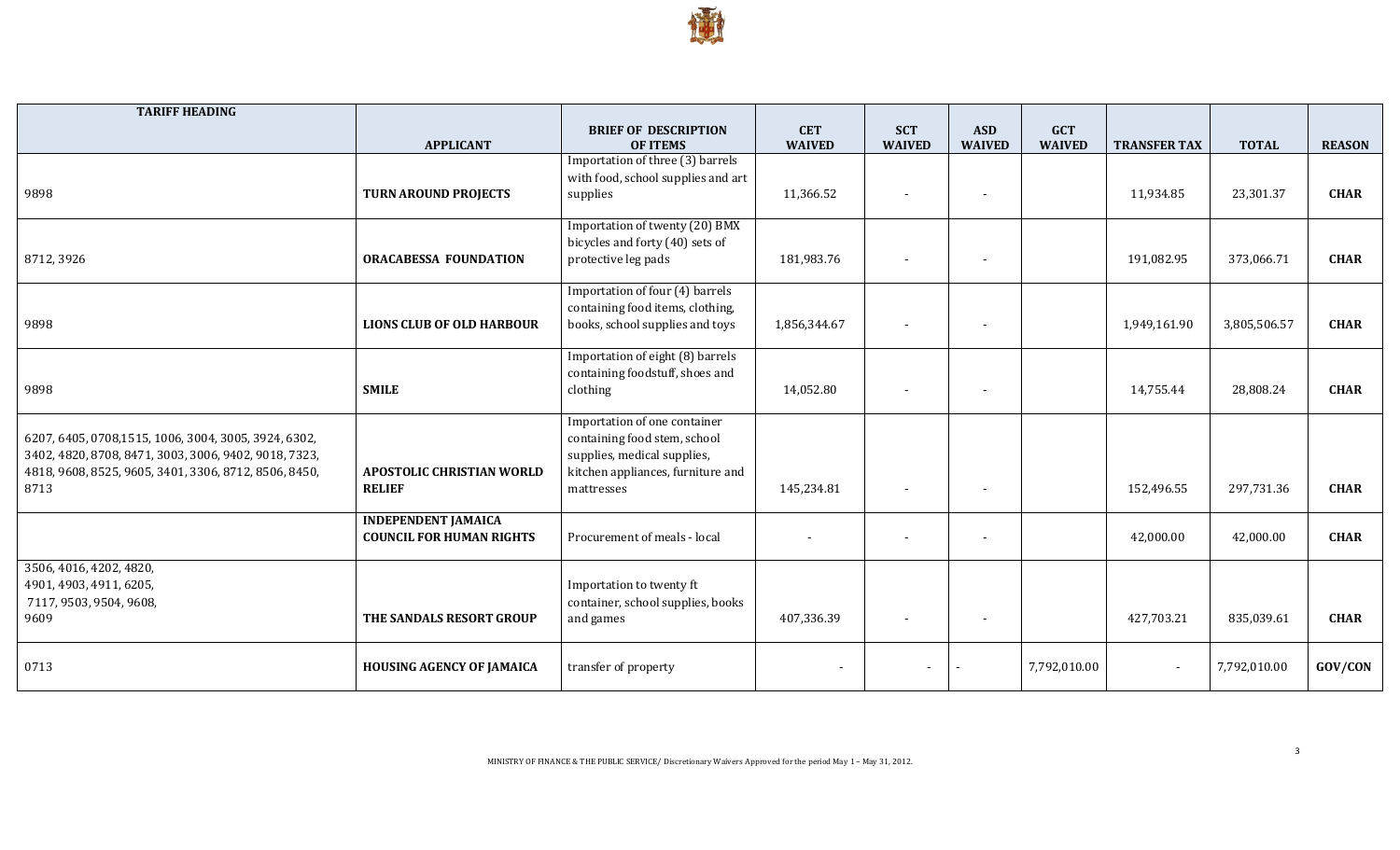

| <b>TARIFF HEADING</b> |                                                                                 | <b>BRIEF OF DESCRIPTION</b>                                                                                                | <b>CET</b>               |                          | <b>ASD</b>               |                   |                     |                          |                 |
|-----------------------|---------------------------------------------------------------------------------|----------------------------------------------------------------------------------------------------------------------------|--------------------------|--------------------------|--------------------------|-------------------|---------------------|--------------------------|-----------------|
|                       | <b>APPLICANT</b>                                                                | <b>OF ITEMS</b>                                                                                                            | <b>WAIVED</b>            | <b>SCT WAIVED</b>        | <b>WAIVED</b>            | <b>GCT WAIVED</b> | <b>TRANSFER TAX</b> | <b>TOTAL</b>             | <b>REASON</b>   |
|                       |                                                                                 | importation of 50 tonnes of<br>Thermoplastic<br>Road marking material and                                                  |                          |                          |                          |                   |                     |                          |                 |
| 3901,7018             | <b>MACHINERY AND SERVICES</b><br><b>LIMITED</b>                                 | 11,000 lbs of class<br>B drop-on-glass beads                                                                               | 1,595,893.95             | $\overline{\phantom{a}}$ | $\overline{\phantom{a}}$ |                   | 1,675,688.65        | 3,271,582.59             | GOV/CON         |
|                       | <b>NATIONAL WATER COMMISSION</b>                                                | purchase of goods/materials<br>and equipment - local                                                                       | $\overline{\phantom{a}}$ |                          | $\overline{\phantom{a}}$ |                   | 50,060,649.80       | 50,060,649.80            | GOV/CON         |
|                       | <b>CHINA NATIONAL COMPLETE</b><br>PLANT IMPORT AND<br><b>EXPORT CORPORATION</b> | purchase of equipment and<br>materials - local                                                                             | $\overline{\phantom{a}}$ |                          | $\overline{\phantom{a}}$ |                   | 884,600.36          | 884,600.36               | GOV/CON         |
| 8504                  | E-LEARNING JAMAICA COMPANY<br><b>LIMITED</b>                                    | purchase of power supply and<br>hardware kits                                                                              | 36,620.27                |                          | $\overline{\phantom{a}}$ |                   | 38,451.29           | 75,071.56                | GOV/CON         |
| 9702                  | THE JAMAICA NATIONAL<br><b>HERITAGE TRUST</b>                                   | importation of four paintings                                                                                              | 111,856.00               |                          | $\overline{\phantom{a}}$ |                   | 117,448.80          | 229,304.80               | GOV/INST        |
| 9701                  | THE NATIONAL GALLERY OF<br><b>JAMAICA</b>                                       | donation one painting                                                                                                      | 87,540.00                |                          | $\overline{\phantom{a}}$ |                   | 91,917.00           | 179,457.00               | GOV/INST        |
| 8703                  | MINISTRY OF NATIONAL SECURITY                                                   | donation of four Toyota Belta<br>and six Toyota Corolla                                                                    | 1,624,000.00             | 1,948,800.00             | $\overline{\phantom{a}}$ |                   | 2,046,240.00        | 5,619,040.00             | GOV/INST        |
| 8702                  | <b>JAMAICA URBAN TRANSIT</b><br><b>COMPANY</b>                                  | importation of 15 2012 Volvo<br>Buses                                                                                      | 43,593,525.00            | 119,882,193.75           | $\overline{\phantom{a}}$ |                   | 104,896,919.53      | 268,372,638.28           | GOV/INST        |
|                       | MINISTRY OF TRANSPORT, WORKS<br><b>AND HOUSING</b>                              | transfer of property                                                                                                       |                          | $\overline{\phantom{a}}$ | $\overline{\phantom{a}}$ |                   |                     | $\overline{\phantom{a}}$ | GOV/INST        |
| 6302,4820, 1006       | <b>MINISTRY OF YOUTH-CHILD</b><br>DEVELOPMENT AGENCY                            | seven(7) boxes of children<br>clothing<br>Importation of manna pack rice<br>fortified rice and soy protein<br>meal package | 42,533.16                |                          | $\overline{\phantom{a}}$ |                   | 44,659.82           | 87,192.98                | <b>GOV/INST</b> |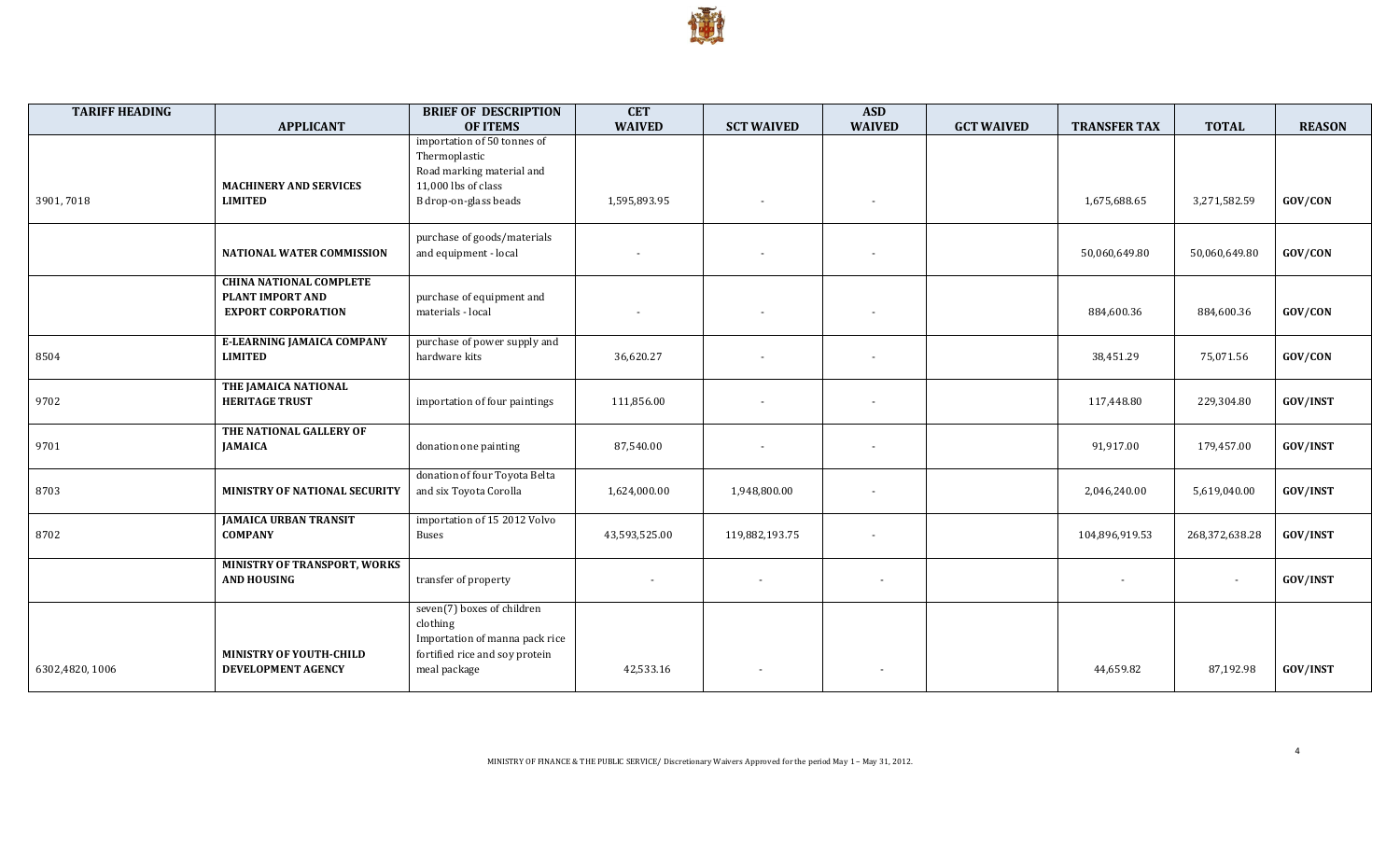

| <b>WAIVED</b><br><b>WAIVED</b><br><b>APPLICANT</b><br><b>OF ITEMS</b><br><b>SCT WAIVED</b><br><b>GCT WAIVED</b><br><b>TRANSFER TAX</b><br><b>TOTAL</b><br>Importation of two (2) TV, | <b>REASON</b>   |
|--------------------------------------------------------------------------------------------------------------------------------------------------------------------------------------|-----------------|
|                                                                                                                                                                                      |                 |
|                                                                                                                                                                                      |                 |
| two (2) DVD Recorders, one                                                                                                                                                           |                 |
| (1) HP Probook laptop, one                                                                                                                                                           |                 |
| (1) professional series slip                                                                                                                                                         |                 |
| case, four (4) desk tops and                                                                                                                                                         |                 |
| (2) LaserJet printer                                                                                                                                                                 |                 |
| Importation of two (2) TV,                                                                                                                                                           |                 |
| two (2) DVD Recorders, one                                                                                                                                                           |                 |
| (1) HP Probook laptop, one                                                                                                                                                           |                 |
| (1) professional series slip                                                                                                                                                         |                 |
| <b>MINISTRY OF FOREIGN</b><br>case, four (4) desk tops and                                                                                                                           |                 |
| 362,302.75<br>707,353.00<br>8523,8528,8443,8470,8471<br><b>AFFAIRS AND FOREIGN TRADE</b><br>(2) LaserJet printer<br>345,050.24                                                       | <b>GOV/INST</b> |
|                                                                                                                                                                                      |                 |
| <b>JAMAICA CUSTOMS</b><br>Importation of two (2) tow                                                                                                                                 |                 |
| 9022<br><b>DEPARTMENT</b><br>3,432,417.03<br>carts PX 10 (x-ray scanners)<br>3,604,037.88<br>7,036,454.91                                                                            | <b>GOV/INST</b> |
|                                                                                                                                                                                      |                 |
| <b>CARIBBEAN EXAMINATION</b>                                                                                                                                                         |                 |
| <b>COUNCIL</b><br>hotel accommodation - local<br>5,637,523.50<br>5,637,523.50                                                                                                        | <b>OTHER</b>    |
|                                                                                                                                                                                      |                 |
| purchase of one 2012                                                                                                                                                                 |                 |
| 8703<br>Mitsubishi Pajero Wagon<br>PORT AUTHORITY OF JAMAICA<br>1,883,700.00<br>4,367,700.00<br>2,484,000.00                                                                         | <b>OTHER</b>    |
|                                                                                                                                                                                      |                 |
| importation of personal                                                                                                                                                              |                 |
| 427,703.98<br><b>TRUDY DEANS</b><br>effects<br>449,089.18<br>876,793.16                                                                                                              | <b>OTHER</b>    |
|                                                                                                                                                                                      |                 |
| importation of 2008 Honda                                                                                                                                                            |                 |
| 8703<br><b>JENNIFER EVANS</b><br>$CR-V$<br>460,388.96<br>276,233.38<br>(4,972.20)<br>731,650.14<br>$\overline{\phantom{a}}$                                                          | <b>OTHER</b>    |
| <b>CUBAN DISTRIBUTOR</b>                                                                                                                                                             |                 |
| 2202                                                                                                                                                                                 | <b>OTHER</b>    |
| <b>TRADING LIMITED</b><br>importation of malta drinks<br>319,633.51<br>319,633.51<br>$\sim$<br>$\overline{\phantom{a}}$<br>$\overline{\phantom{a}}$                                  |                 |
| <b>KINGSTON LOGISTICS CENTER</b>                                                                                                                                                     |                 |
| <b>LIMITED</b><br>3,119,365.51<br>8443<br>importation of scanners<br>3,119,365.51<br>$\overline{\phantom{a}}$                                                                        | <b>OTHER</b>    |
|                                                                                                                                                                                      |                 |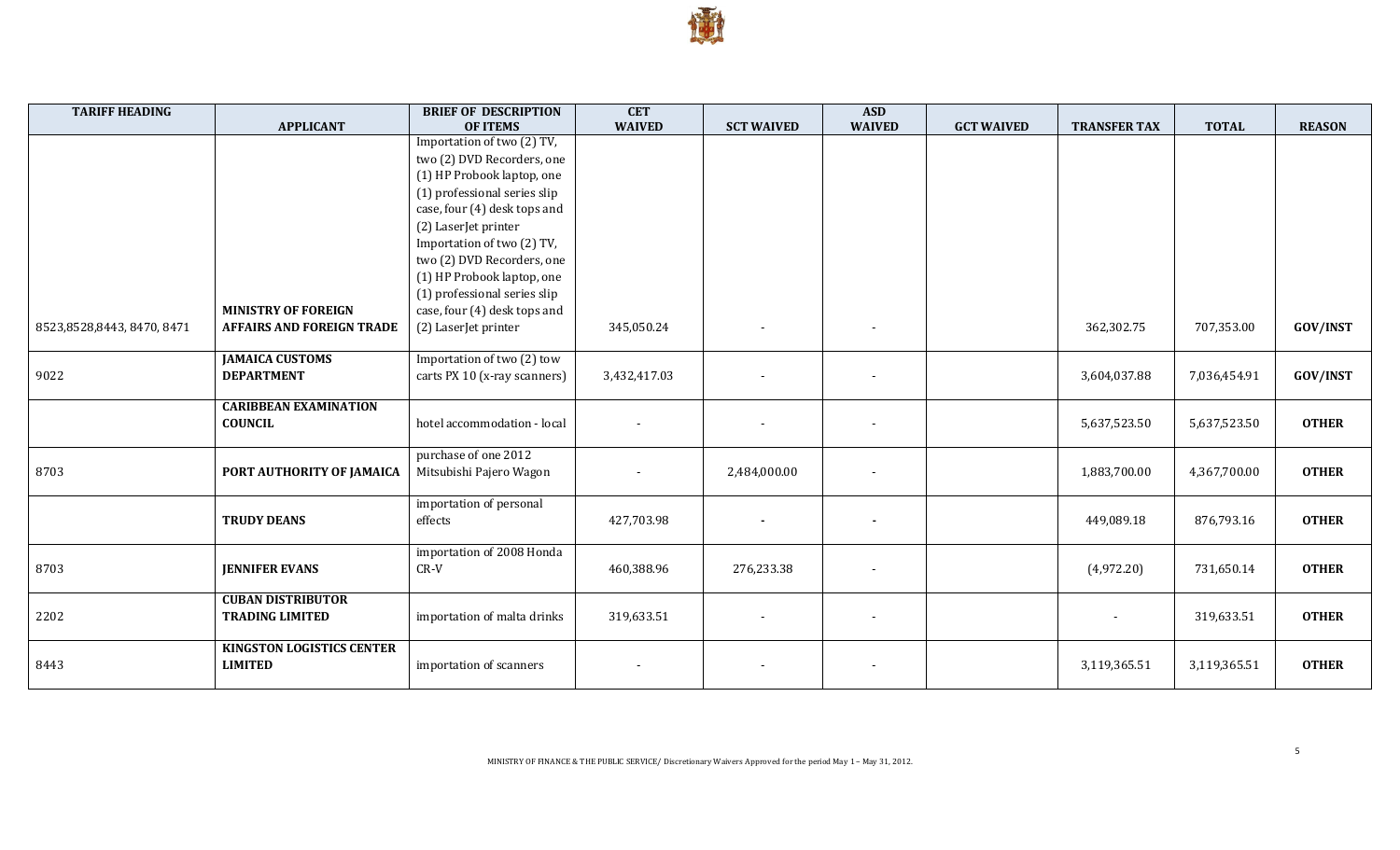

| <b>TARIFF HEADING</b>                                                              | <b>APPLICANT</b>                                                                                | <b>BRIEF OF DESCRIPTION</b><br><b>OF ITEMS</b> | <b>CET</b><br><b>WAIVED</b> | <b>SCT WAIVED</b>        | <b>ASD</b><br><b>WAIVED</b> | <b>GCT WAIVED</b> | <b>TRANSFER TAX</b>      | <b>TOTAL</b> | <b>REASON</b>     |
|------------------------------------------------------------------------------------|-------------------------------------------------------------------------------------------------|------------------------------------------------|-----------------------------|--------------------------|-----------------------------|-------------------|--------------------------|--------------|-------------------|
| 8443                                                                               | <b>SEABOARD FREIGHT SHIPPING</b><br><b>JAMAICA LIMITED</b>                                      | importation of scanners                        |                             |                          | $\blacksquare$              |                   | 3,082,664.36             | 3,082,664.36 | <b>OTHER</b>      |
| 5607, 7326, 4016                                                                   | <b>MONTEGO BAY MARINE PARK</b><br><b>TRUST</b>                                                  | importation of marine park<br>supplies         | 23,077.03                   |                          | $\overline{\phantom{a}}$    |                   | 24,230.88                | 47,307.91    | <b>OTHER</b>      |
| 8309                                                                               | <b>CARIB STAR SHIPPING</b><br><b>LIMITED/ZIM INTEGRATED</b><br><b>SHIPPING SERVICES LIMITED</b> | importation of seals                           | $\sim$                      | $\overline{\phantom{a}}$ | $\overline{\phantom{a}}$    |                   | 775,379.31               | 775,379.31   | <b>OTHER</b>      |
| 4911                                                                               | <b>JAMAICA FOOTBALL</b><br><b>FEDERATION LIMITED</b>                                            | importation of tickets                         | 350,964.89                  |                          | $\overline{\phantom{a}}$    |                   | 368,513.14               | 719,478.03   | <b>OTHER</b>      |
| 6109, 6201, 6104, 6204, 6113,<br>6211, 6202, 6210, 6203, 6205,<br>6105, 6505, 6110 | <b>JAMAICA ATLETICS AND</b><br><b>ADMINISTRATIVE</b><br><b>ASSOCIATION</b>                      | Importation of sporting<br>gears               | 68,799.16                   |                          | $\overline{\phantom{a}}$    |                   | 72,239.11                | 141,038.27   | <b>OTHER</b>      |
| 0713                                                                               | <b>SPANISH GRAIN STORE</b>                                                                      | Two Containers of Red<br>Kidney Beans          | 2,495,827.84                |                          | 1,397,663.59                |                   |                          | 3,893,491.43 | OTHER/AGRI        |
| 0713                                                                               | <b>ALLINACE TRADING LIMITED</b>                                                                 | Two Containers of Red<br>Kidney Beans          | 2,085,679.20                | $\overline{\phantom{a}}$ | 1,167,980.35                |                   | $\overline{\phantom{a}}$ | 3,253,659.55 | OTHER/AGRI        |
| 0713                                                                               | <b>KESTREL LIMITED</b>                                                                          | One Containers of Red<br>Kidney Beans          | 1,027,333.26                | $\overline{\phantom{a}}$ | 575,306.62                  |                   | $\overline{\phantom{a}}$ | 1,602,639.88 | <b>OTHER/AGRI</b> |
| 0713                                                                               | <b>CHRIS RYON ENTERPRISES</b>                                                                   | Two Containers of Red<br>Kidney Beans          | 2,078,692.00                |                          | 1,164,067.52                |                   | $\overline{\phantom{a}}$ | 3,242,759.52 | <b>OTHER/AGRI</b> |
| 0713                                                                               | <b>SYLVIA TOMLINSON</b>                                                                         | Two Containers of Red<br>Kidney Beans          | 2,054,551.22                |                          | 1,150,548.69                |                   | $\blacksquare$           | 3,205,099.91 | <b>OTHER/AGRI</b> |
| 0713                                                                               | <b>GLASTONBURY POTATO</b><br><b>COMPANY LIMITED</b>                                             | One Container of Red<br>Kidney Beans           | 1,156,381.60                |                          | 647,573.70                  |                   |                          | 1,803,955.30 | OTHER/AGRI        |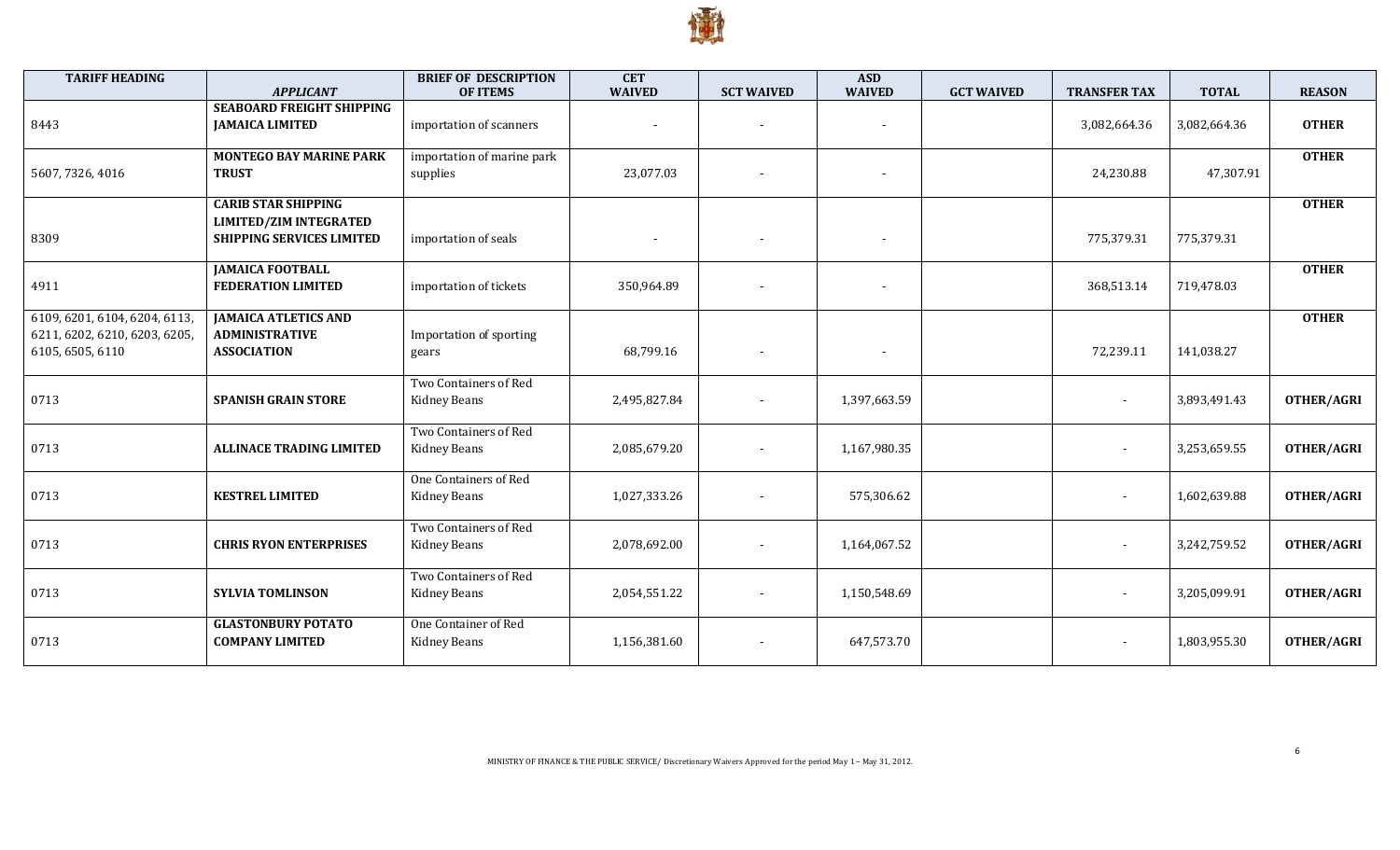

| <b>TARIFF HEADING</b> | <b>APPLICANT</b>                                                                     | <b>BRIEF OF DESCRIPTION</b><br><b>OF ITEMS</b>      | <b>CET</b><br><b>WAIVED</b> | <b>SCT WAIVED</b>        | <b>ASD</b><br><b>WAIVED</b> | <b>GCT WAIVED</b> | <b>TRANSFER TAX</b> | <b>TOTAL</b>  | <b>REASON</b>     |
|-----------------------|--------------------------------------------------------------------------------------|-----------------------------------------------------|-----------------------------|--------------------------|-----------------------------|-------------------|---------------------|---------------|-------------------|
| 0713                  | <b>LILLAN LIMITED</b>                                                                | One Container of Red<br>Kidney Beans                | 1,036,302.03                | $\blacksquare$           | 580,329.13                  |                   | $\sim$              | 1,616,631.16  | <b>OTHER/AGRI</b> |
| 0201                  | <b>MOTHERS ENTERPRISES</b><br><b>LIMITED</b>                                         | importation of 100,000 lbs<br>beef trimmings        | $\overline{\phantom{a}}$    |                          | 6,233,423.83                |                   |                     | 6,233,423.83  | <b>OTHER/AGRI</b> |
| 3606                  | <b>MAFOOTA AGRICULTURE CO-</b><br><b>OPERATIVE SOCIETY LIMITED</b><br>OF MAFOOTA     | <b>Importation of Fish liners</b>                   | 297,126.00                  |                          |                             |                   | 311,982.30          | 609,108.30    | <b>OTHER/AGRI</b> |
| 8437, 8701            | <b>MARK TAYLOR</b>                                                                   | importation of agriculture<br>equipment and tractor | 91,800.75                   |                          |                             |                   | 96,390.79           | 188,191.53    | <b>OTHER/AGRI</b> |
| 8436, 8701, 8432      | <b>NEVILLE GRANT/GREEN RIVER</b><br><b>FARMS AND MANUFACTURING</b><br><b>LIMITED</b> | importation of agriculture<br>equipment and tractor | 4,954,869.16                |                          |                             |                   | 5,202,612.61        | 10,157,481.77 | <b>OTHER/AGRI</b> |
|                       | <b>LOUINA MOXAM TO FLORIZEL</b><br><b>BARRETT</b>                                    | penalty accured on<br>property                      | $\overline{\phantom{a}}$    |                          |                             | 147,020.00        | $\sim$              | 147,020.00    | <b>OTHER/LAMP</b> |
|                       | ANN WILLIAMS TO DOUGLAS<br><b>CARL DACOSTA ETAL</b>                                  | penalty accured on<br>property                      | $\overline{\phantom{a}}$    |                          | $\overline{\phantom{a}}$    | 10,120.00         | $\sim$              | 10,120.00     | <b>OTHER/LAMP</b> |
|                       | <b>CAREL THOMPSON ET AT TO</b><br>SHIELDS DEVELOPMENT CO.<br><b>LIMITED</b>          | penalty accured on<br>property                      | $\sim$                      | $\overline{\phantom{a}}$ |                             | 210,020.00        | $\sim$              | 210,020.00    | <b>OTHER/LAMP</b> |
|                       | <b>SEBERT IRVING TO ALBERT</b><br><b>FOSTER</b>                                      | penalty accrued on<br>property                      |                             |                          |                             | 15,020.00         | $\sim$              | 15,020.00     | <b>OTHER/LAMP</b> |
|                       | <b>HORACE ELLIOTT TO</b><br><b>CHARLTON BANTON</b>                                   | penalty accrued on<br>property                      |                             |                          |                             | 64,020.00         |                     | 64,020.00     | <b>OTHER/LAMP</b> |
|                       | <b>CLIFTON DIXON TO MOREEN</b><br><b>MODESTE ET AL</b>                               | penalty accrued on<br>property                      |                             |                          | $\overline{\phantom{a}}$    | 50,020.00         |                     | 50,020.00     | <b>OTHER/LAMP</b> |
|                       | <b>JAMES SIMPSON TO PETRONA</b><br><b>JOHNSON</b>                                    | penalty accrued on<br>property                      |                             |                          | $\overline{\phantom{a}}$    | 16,520.00         |                     | 16,520.00     | <b>OTHER/LAMP</b> |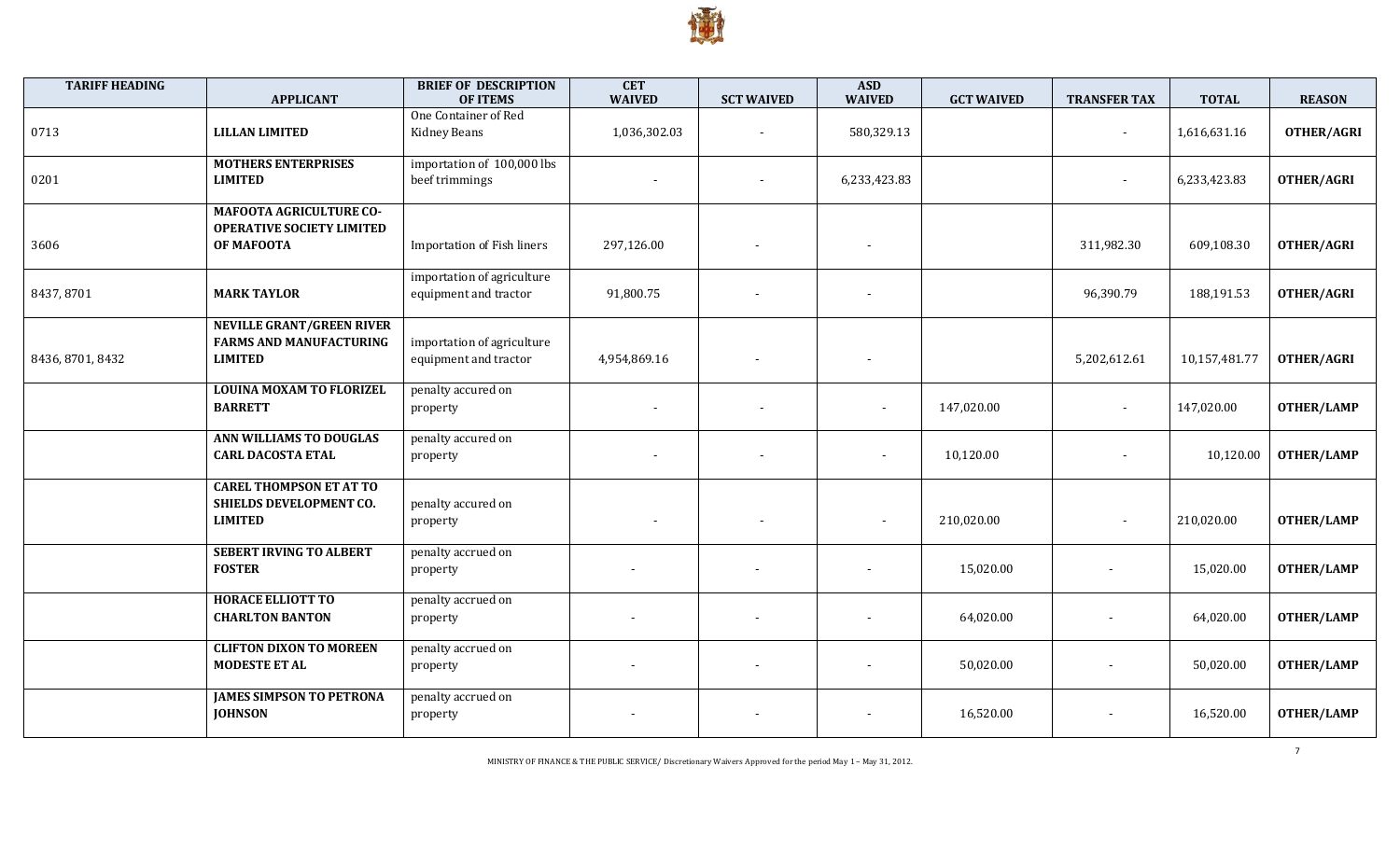

| <b>TARIFF HEADING</b> | <b>APPLICANT</b>                                            | <b>BRIEF OF DESCRIPTION</b><br><b>OF ITEMS</b> | <b>CET</b><br><b>WAIVED</b> | <b>SCT WAIVED</b>        | <b>ASD</b><br><b>WAIVED</b> | <b>GCT WAIVED</b> | <b>TRANSFER TAX</b>      | <b>TOTAL</b> | <b>REASON</b>     |
|-----------------------|-------------------------------------------------------------|------------------------------------------------|-----------------------------|--------------------------|-----------------------------|-------------------|--------------------------|--------------|-------------------|
|                       | <b>VOLNEY HIGGINS TO</b><br><b>KIRKLAND BARNES</b>          | penalty accrued on<br>property                 |                             | $\overline{\phantom{a}}$ | $\overline{a}$              | 44,720.00         |                          | 44,720.00    | <b>OTHER/LAMP</b> |
|                       | <b>KIPLIN BENT ET AL TO JUDNEY</b><br><b>JONES</b>          | penalty accrued on<br>property                 |                             |                          |                             | 22,070.00         |                          | 22,070.00    | <b>OTHER/LAMP</b> |
|                       | RHEMA WILLIAMS POWELL TO<br><b>GEDREY THOMPSON</b>          | penalty accrued on<br>property                 |                             | $\overline{\phantom{a}}$ |                             | 126,020.00        | $\overline{\phantom{a}}$ | 126,020.00   | <b>OTHER/LAMP</b> |
|                       | <b>IONIE SINCLAIR TO GREGORY</b><br><b>CLARKE</b>           | penalty accrued on<br>property                 |                             |                          |                             | 14,020.00         |                          | 14,020.00    | <b>OTHER/LAMP</b> |
|                       | <b>CARL GAYLE TO LLOYD</b><br><b>GEORGE POWELL ET AL</b>    | penalty accrued on<br>property                 | $\overline{\phantom{a}}$    | $\overline{\phantom{a}}$ |                             | 48,320.00         | $\overline{\phantom{a}}$ | 48,320.00    | <b>OTHER/LAMP</b> |
|                       | <b>VICTORIA STEWART TO</b><br><b>HANSLEY ROBINSON ET AL</b> | penalty accrued on<br>property                 |                             | $\overline{\phantom{a}}$ |                             | 126,020.00        |                          | 126,020.00   | <b>OTHER/LAMP</b> |
|                       | <b>LEASON BURNETT TO JOAN</b><br><b>BURNETT</b>             | penalty accrued on<br>property                 |                             |                          |                             | 31,020.00         |                          | 31,020.00    | <b>OTHER/LAMP</b> |
|                       | <b>MERCELLA MONTIQUE TO</b><br><b>HAROLD MCKENZIE</b>       | penalty accrued on<br>property                 |                             | $\overline{\phantom{a}}$ |                             | 45,770.00         |                          | 45,770.00    | <b>OTHER/LAMP</b> |
|                       | <b>MAVIS GRANT TO WINSTON</b><br><b>MITCHELL</b>            | penalty accrued on<br>property                 |                             |                          |                             | 23,645.00         |                          | 23,645.00    | <b>OTHER/LAMP</b> |
|                       | <b>WILLARD COLLINS TO VINCENT</b><br><b>FINNIKIN</b>        | penalty accrued on<br>property                 |                             |                          |                             | 48,320.00         |                          | 48,320.00    | <b>OTHER/LAMP</b> |
|                       | <b>ERAL ROCHESTER TO ALISTAIR</b><br><b>MACDONALD</b>       | penalty accrued on<br>property                 |                             |                          |                             | 73,520.00         |                          | 73,520.00    | <b>OTHER/LAMP</b> |
|                       | PURCEL PARCHMENT TO KESIA<br><b>WEISE</b>                   | penalty accrued on<br>property                 |                             | $\overline{\phantom{a}}$ | $\sim$                      | 61,520.00         |                          | 61,520.00    | <b>OTHER/LAMP</b> |
|                       | <b>ELI MITCHELL TO MARLON</b><br><b>ROBINSON</b>            | penalty accrued on<br>property                 |                             |                          |                             | 45,170.00         |                          | 45,170.00    | <b>OTHER/LAMP</b> |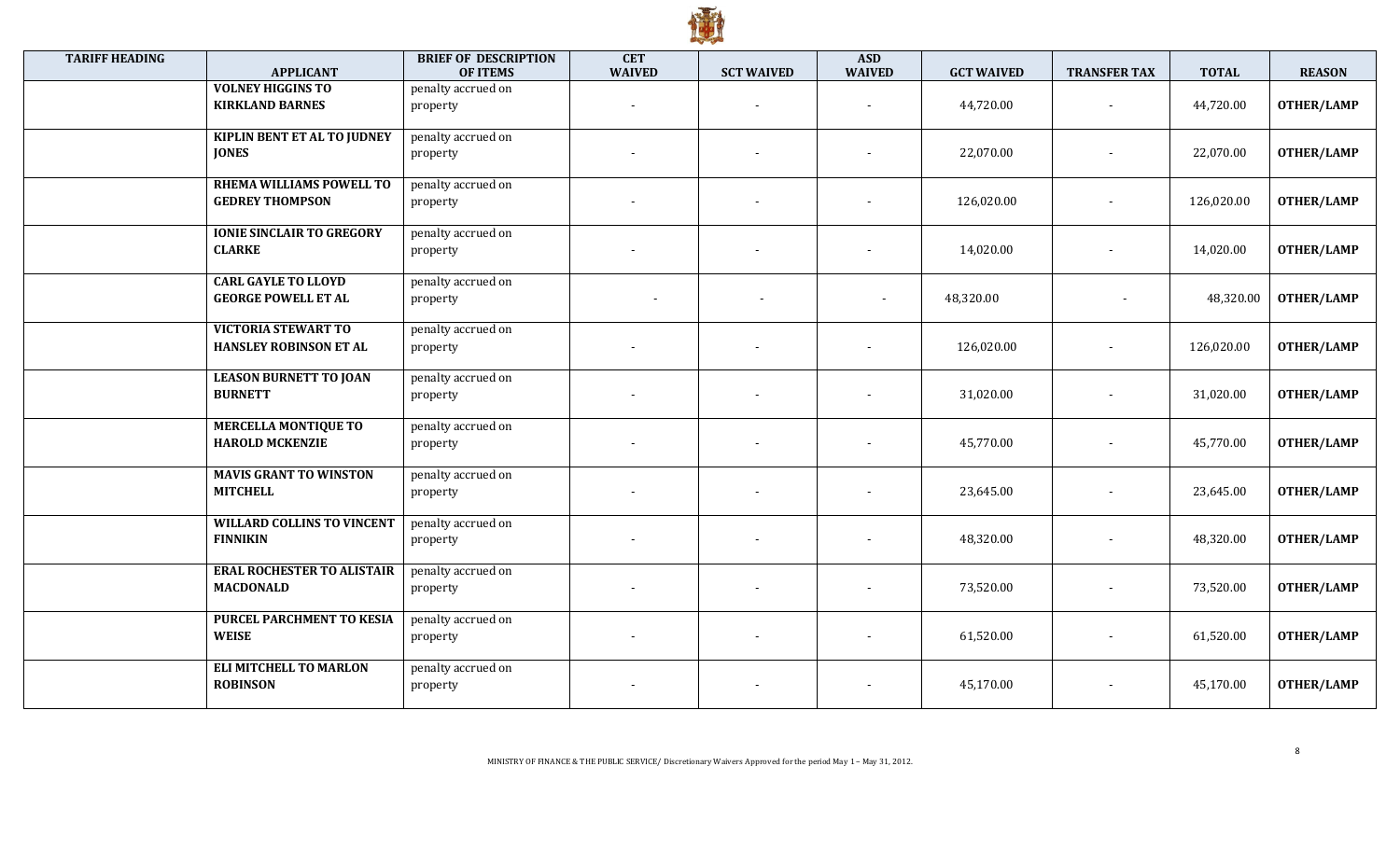

| <b>TARIFF HEADING</b>   | <b>APPLICANT</b>                  | <b>BRIEF OF DESCRIPTION</b><br><b>OF ITEMS</b> | <b>CET</b><br><b>WAIVED</b> | <b>SCT WAIVED</b>        | <b>ASD</b><br><b>WAIVED</b> | <b>GCT WAIVED</b> | <b>TRANSFER TAX</b> | <b>TOTAL</b>   | <b>REASON</b>     |
|-------------------------|-----------------------------------|------------------------------------------------|-----------------------------|--------------------------|-----------------------------|-------------------|---------------------|----------------|-------------------|
|                         | <b>LYN BAKERS &amp; GENERAL</b>   | Importation of mix fruits                      |                             |                          |                             |                   |                     |                |                   |
| 2008,0801               | <b>SUPPLY COMPANY LIMITED</b>     | and desiccated coconuts                        | $\sim$                      | $\overline{\phantom{a}}$ | $\overline{\phantom{a}}$    |                   | 3,407,533.50        | 3,407,533.50   | <b>OTHER/MAN</b>  |
|                         |                                   |                                                |                             |                          |                             |                   |                     |                |                   |
|                         |                                   | Importation of instant                         |                             |                          |                             |                   |                     |                |                   |
| 0402                    | <b>DAIRY INDUSTRIES LIMITED</b>   | skimmed milk powder                            | 1,311,881.40                |                          | $\overline{\phantom{0}}$    |                   | 994,843.40          | 2,306,724.80   | <b>OTHER/MAN</b>  |
|                         |                                   |                                                |                             |                          |                             |                   |                     |                |                   |
|                         | <b>JAMAICA ZIPLINE ADVENTURE</b>  | importation cable, fist grip                   |                             |                          |                             |                   |                     |                |                   |
| 7312, 7326              | <b>TOURS LIMITED</b>              | and links                                      | $\sim$                      | $\overline{\phantom{0}}$ | $\overline{\phantom{a}}$    |                   |                     | $\blacksquare$ | <b>OTHER/TOUR</b> |
|                         | <b>TROPIC ISLAND TRADING</b>      |                                                |                             |                          |                             |                   |                     |                |                   |
|                         | <b>COMPANY LIMITED T/A</b>        |                                                |                             |                          |                             |                   |                     |                |                   |
| 8703                    | <b>BUDGET RENT-A-CAR</b>          | purchase of ten Suzuki SX4                     | 2,255,636.60                | 1,353,381.96             |                             |                   |                     | 3,609,018.56   | <b>OTHER/TOUR</b> |
|                         |                                   |                                                |                             |                          |                             |                   |                     |                |                   |
| 9004, 4202, 4421, 7009, | <b>CGFAM-ING EVENT - MAUI JIM</b> | importation of promotional                     |                             |                          |                             |                   |                     |                |                   |
| 3926, 5209, 6307,       | <b>SUNGLASSES</b>                 | items                                          | 501,084.43                  | $\overline{\phantom{a}}$ |                             |                   | 526,138.65          | 1,027,223.08   | <b>OTHER/TOUR</b> |
|                         |                                   |                                                |                             |                          |                             |                   |                     |                |                   |
| 9506, 4202, 6307, 6309, |                                   |                                                |                             |                          |                             |                   |                     |                |                   |
| 4911, 6205, 3924, 4823, |                                   | importation of promotional                     |                             |                          |                             |                   |                     |                |                   |
| 3215, 3304, 8472        | <b>CARISLE SYNTEC INC. - ESP</b>  | items                                          | 304,292.56                  |                          |                             |                   | 319,507.19          | 623,799.75     | <b>OTHER/TOUR</b> |
| 9004, 4202, 4421, 7009, | <b>AMRESORTS - MAUI JIM</b>       | importation of promotional                     |                             |                          |                             |                   |                     |                |                   |
| 3926, 5209, 6307        | <b>SUNGLASSES</b>                 | items                                          | 104,980.06                  |                          |                             |                   | 110,229.06          | 215,209.12     | <b>OTHER/TOUR</b> |
|                         |                                   |                                                |                             |                          |                             |                   |                     |                |                   |
| 6307, 4901, 7113, 3926, | <b>SPRING WINDOWS</b>             | importation of promotional                     |                             |                          |                             |                   |                     |                |                   |
| 4016, 4817, 3925, 4911  | <b>FASHIONS/ITA GROUP</b>         | items                                          | 36,854.86                   |                          |                             |                   | 38,697.60           | 75,552.46      | <b>OTHER/TOUR</b> |
|                         |                                   |                                                |                             |                          |                             |                   |                     |                |                   |
|                         |                                   | importation of promotional                     |                             |                          |                             |                   |                     |                |                   |
| 4414, 7013, 4202        | <b>VALASSIS CENTURY CLUB</b>      | items                                          | 44,106.70                   |                          |                             |                   | 46,312.04           | 90,418.74      | <b>OTHER/TOUR</b> |
|                         | <b>KAFL INSURANCE GROUP/DSP</b>   | importation of promotional                     |                             |                          |                             |                   |                     |                |                   |
| 6302, 4202, 7013        | <b>INCENTIVES</b>                 | items                                          | 18,420.01                   | $\overline{\phantom{a}}$ | $\overline{\phantom{a}}$    |                   | 19,341.01           | 37,761.01      | <b>OTHER/TOUR</b> |
|                         |                                   |                                                |                             |                          |                             |                   |                     |                |                   |
| 9004, 4202, 4421, 7009, | <b>TELUS GROUP/MAUI JIM</b>       | importation of promotional                     |                             |                          |                             |                   |                     |                |                   |
| 3926, 5209, 6307, 4202  | <b>SUNGLASSES</b>                 | items                                          | 1,025,344.52                | $\overline{\phantom{a}}$ |                             |                   | 1,076,611.75        | 2,101,956.28   | <b>OTHER/TOUR</b> |
|                         |                                   |                                                |                             |                          |                             |                   |                     |                |                   |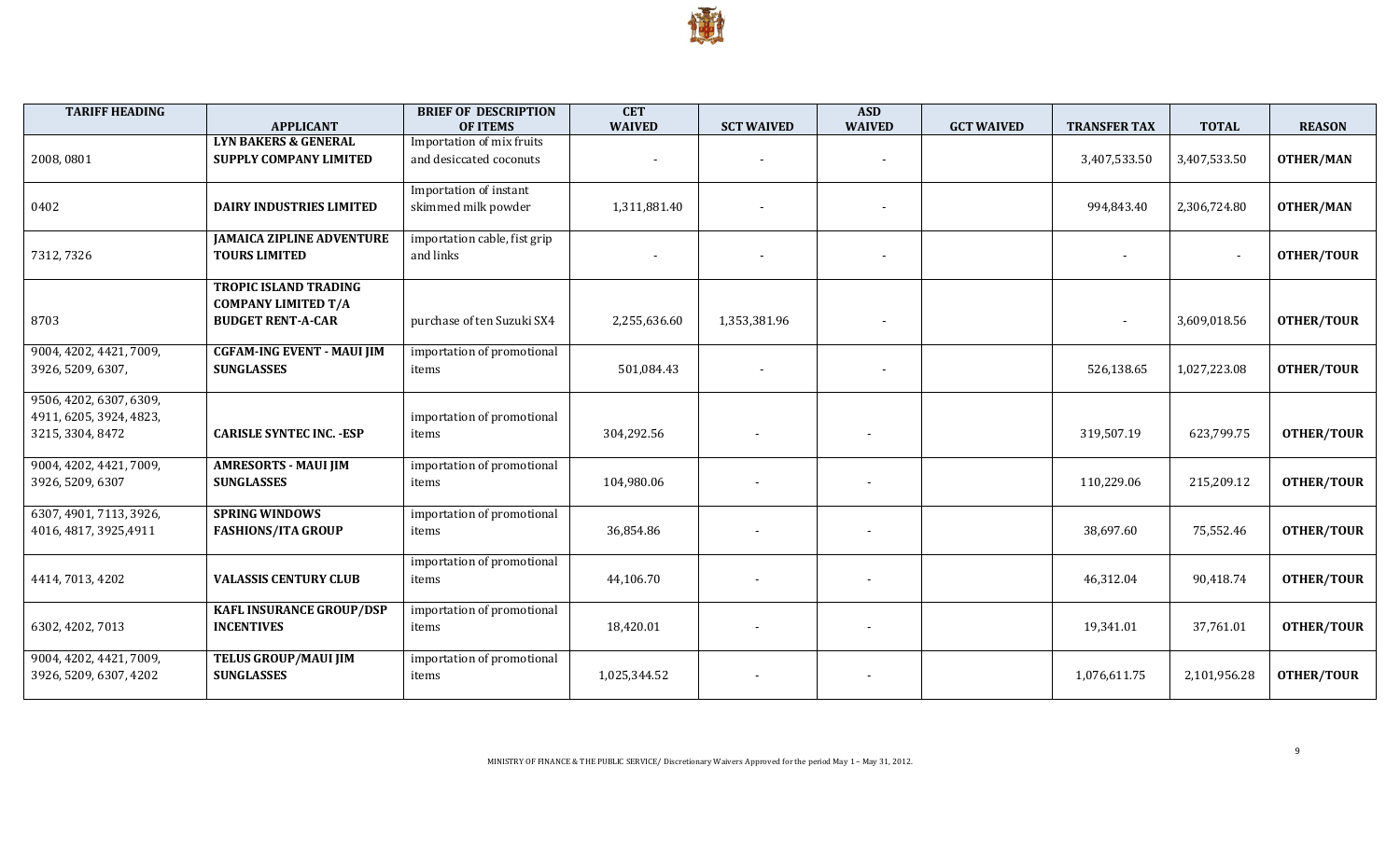

| <b>TARIFF HEADING</b>                       | <b>APPLICANT</b>                                                      | <b>BRIEF OF DESCRIPTION</b><br><b>OF ITEMS</b>                                                 | <b>CET</b><br><b>WAIVED</b> | <b>SCT WAIVED</b> | <b>ASD</b><br><b>WAIVED</b> | <b>GCT WAIVED</b> | <b>TRANSFER TAX</b> | <b>TOTAL</b>   | <b>REASON</b>     |
|---------------------------------------------|-----------------------------------------------------------------------|------------------------------------------------------------------------------------------------|-----------------------------|-------------------|-----------------------------|-------------------|---------------------|----------------|-------------------|
| 9004, 4202, 4421, 7009,<br>3926, 5209, 6307 | <b>GRACO DLC</b>                                                      | importation of promotional<br>items                                                            | 33,030.24                   |                   |                             |                   | 34,681.75           | 67,711.99      | <b>OTHER/TOUR</b> |
| 4820, 4202, 6206                            | <b>TPI</b>                                                            | importation of promotional<br>items                                                            | 212,154.10                  |                   |                             |                   | 222,761.81          | 434,915.91     | <b>OTHER/TOUR</b> |
| 8703                                        | APEX CAR RENTALS LIMITED                                              | importation of one (1)<br>2012 Hyundai Elantra,<br>purchase of 0ne 2012<br>Suzuki Grand Vitara | 560,747.64                  | 336,448.59        |                             |                   |                     | 897,196.23     | <b>OTHER/TOUR</b> |
| 8703                                        | <b>PAT'S TAXI SERVICE &amp; CAR</b><br><b>RENTAL LIMITED</b>          | purchase of two Toyota<br>corolla                                                              | 488,223.60                  | 292,934.16        |                             |                   |                     | 781,157.76     | <b>OTHER/TOUR</b> |
| 8703                                        | <b>LIBERTY CAR RENTALS</b><br><b>LIMITED</b>                          | purchase of two 2012<br>Toyota Camry                                                           | 873,907.44                  | 524,344.46        |                             |                   |                     | 1,398,251.90   | <b>OTHER/TOUR</b> |
| 6204                                        | <b>CHUKKA CARIBBEAN</b><br><b>ADVENTURES LIMITED</b>                  | purchase of uniform                                                                            | 37,872.58                   |                   |                             |                   |                     | 37,872.58      | <b>OTHER/TOUR</b> |
| 8703                                        | <b>UCAL'S CAR RENTALS TOURS</b><br><b>&amp; TAXI SERVICES LIMITED</b> | purchase of two 2012<br>Honda CRV<br>purchase of 2012 Suzuki<br>vitara                         | 1,359,928.19                | 815,956.92        | $\overline{\phantom{a}}$    |                   |                     | 2,175,885.11   | <b>OTHER/TOUR</b> |
| 8703                                        | <b>DHANA CAR RENTALS TOURS</b><br><b>LIMITED</b>                      | Three (3) 2012 Corolla                                                                         | 803,288.88                  | 481,973.33        |                             |                   |                     | 1,285,262.21   | <b>OTHER/TOUR</b> |
| 8703                                        | <b>ISLAND CAR RENTALS</b><br><b>LIMITED</b>                           | Twelve (12) Suzuki Grand<br>Vitara Eighteen (18) 2012<br>Suzuki Grand Vitara                   | 8,705,134.80                | 5,223,080.88      |                             |                   |                     | 13,928,215.68  | <b>OTHER/TOUR</b> |
| 8703                                        | <b>GARMACK CAR RENTALS</b><br><b>LIMITED</b>                          | One (1) 2012 Toyota Yaris                                                                      | 218,125.44                  | 130,875.26        |                             |                   |                     | 349,000.70     | <b>OTHER/TOUR</b> |
| <b>TOTAL</b>                                |                                                                       |                                                                                                | 317,083,699.42              | 133,750,222.68    | 12,916,893.44               | 9,014,885.00      | 431,821,329.41      | 904,587,029.95 |                   |